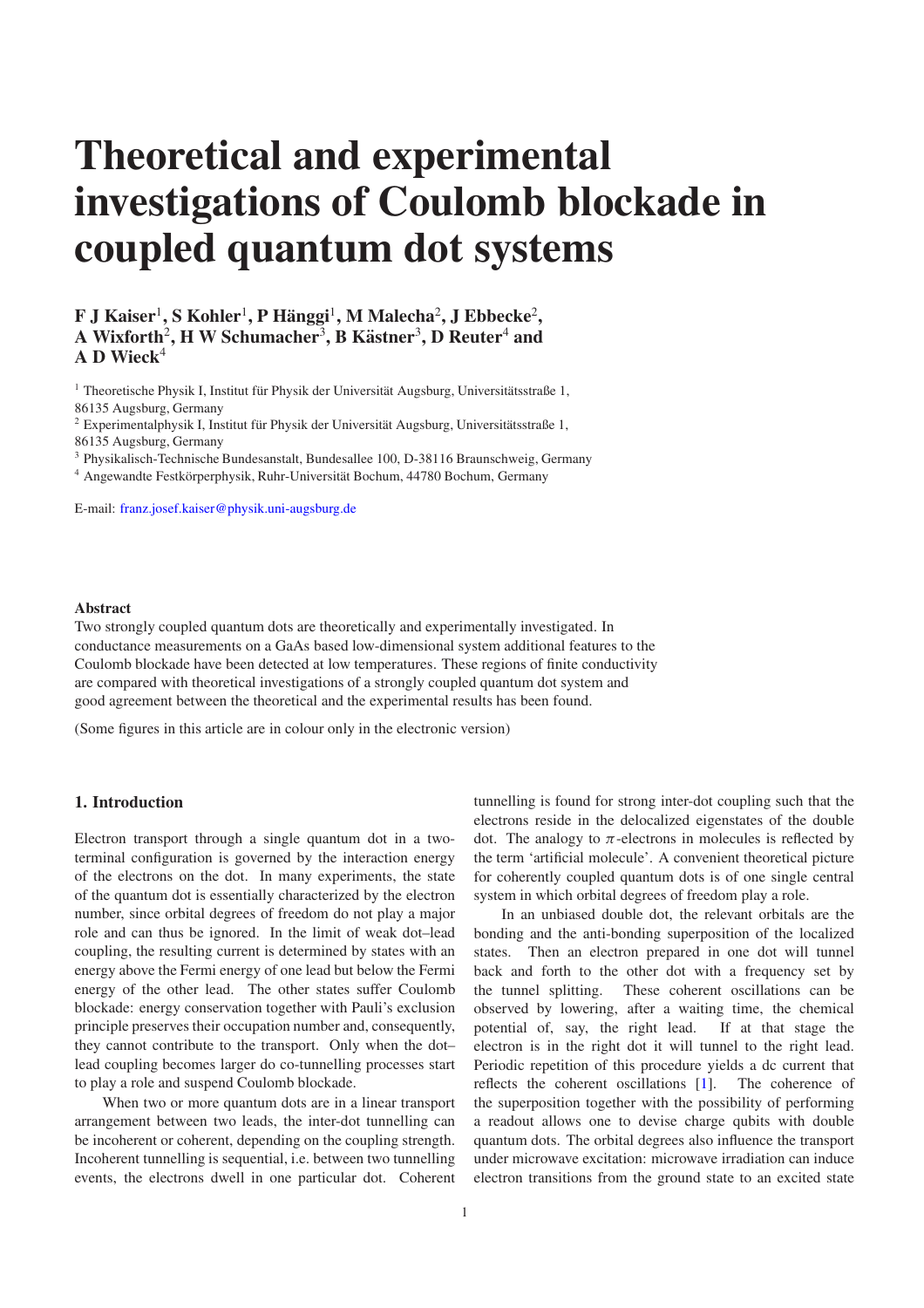<span id="page-1-1"></span>

**Figure 1.** (a) Scanning electron micrograph of the sample. Red (darker) areas are highlighting 2DEG, grey (brighter) areas are wet-etched and non-conducting. The annealed ohmic contacts (not shown) are labelled. The depletion of the left channel (under investigation) is controlled by the left in-plane gate. The channel can be made narrower by applying a more negative voltage to the gate until all electrons are forced out of the channel. In our experiment the right channel is completely depleted by applying a sufficiently large voltage (−4.5 V) to the right gate as shown in panel (b). (c) Wiring scheme of the sample.

and thereby enhance the electron transport between the leads, so that one observes photon-assisted tunnelling [\[2–4\]](#page-5-1).

A further common method for characterizing lowdimensional semiconductor systems such as the mentioned quantum dots is conductance measurements at low temperature: since the current changes whenever an energy level enters or leaves the voltage window, the differential conductance exhibits a corresponding peak. Shifting, in addition, the energy levels by a gate voltage yields the characteristic 'Coulomb diamonds' which are observed in the differential conductance as a function of gate voltage and bias voltage. Within this work, we study both theoretically and experimentally the fingerprints of orbital degrees of freedom in the Coulomb diamond structure of coherently coupled quantum dots. In section [2](#page-1-0) we describe our experimental setup and present transport measurements, while in section [3](#page-2-0) we study a minimal model that exhibits the observed Coulomb diamonds. Moreover, we relate our theoretical findings to the experimental data.

# <span id="page-1-0"></span>**2. Experimental setup**

In this work we used a GaAs/AlGaAs heterostructure for sample fabrication, where the two-dimensional electron gas (2DEG) is located approximately 55 nm beneath the sample surface [\[5\]](#page-5-2). First, a mesa structure was defined by photolithography, followed by wet-etching and annealing of ohmic contacts for source, drain and in-plane gates. Then the nanostructure formation was processed by electron beam lithography and wet-etching [\[6\]](#page-5-3). Figure [1](#page-1-1) shows the nanostructure under investigation. While the grey (light) areas were etched, the red (dark) areas depict the regions containing

<span id="page-1-2"></span>

**Figure 2.** Measured current through the left channel with decreasing voltage on the left in-plane gate at 1.3 K. The applied source–drain voltage is  $V_{SD} = 0.1$  mV. The system is evolving from the 1D regime, characterized by current plateaus, into the QD regime with characteristic Coulomb oscillations. Inset: blow-up of the very first oscillation ( $V_{\text{gate}} = -2.66 \text{ V}$ ) next to the pinch-off.

a high mobility 2DEG. The structure is  $8 \mu$ m long and in total about 10  $\mu$ m wide. The inner structure is sawtooth shaped with four teeth and asymmetric with respect to the vertical centre line. The conductive channels between the sawtoothtip and in-plane gates are approx.  $0.9 \mu m$  wide. The 2DEG has an electron density of  $3.95 \times 10^{15} \ \mu m^{-2}$  and a mobility of 51.7 m<sup>2</sup> V<sup>-1</sup> s<sup>-1</sup> (both measured in the dark at  $T = 4.2$  K). The sample allows us to carry out measurements individually on each channel. Here, we report only on measurements on the left channel. In order to ensure that only the left channel is conductive and the measurement is not affected by the right channel, a relatively high negative voltage of −4.5 V is applied to the right in-plane gate. This causes a depletion [\[7,](#page-5-4) [8\]](#page-5-5) of the 2DEG in the right channel such that no electrons can pass from source to drain. This situation is shown in figure [1\(](#page-1-1)b), while figure [1\(](#page-1-1)c) sketches the wiring scheme of the sample. In the same manner, the left channel can be depleted as well. If a negative gate voltage is applied, the channel becomes narrower until three potential barriers between the depleted areas, developed from the voltage on the gate and the wetetched tines, are formed. Now, the 1D channel is separated into shorter channels and with decreasing gate voltage it eventually evolves into small quantum dots. At a certain voltage, the so-called pinch-off, the channel is completely depleted and, consequently, no current can flow. Such an evolution from a one-dimensional (1D) channel [\[9,](#page-5-6) [10\]](#page-5-7) over quantum dots (QD) [\[10–14\]](#page-5-7) to total depletion is shown in figure [2.](#page-1-2) At less negative gate voltages, characteristic 1D conductance quantization in the form of current steps—conduction plateaus—can be seen. At even more negative voltages current oscillations were observed, being characteristic for QD transport. The irregularity of the current peaks as a function of the side gate voltage already indicates the existence of a rather complicated electronic structure close to the pinch-off. The measurement in figure [2](#page-1-2) was carried out at temperature  $T = 1.3$  K with a source–drain bias voltage  $V_{SD} = 0.1$  mV.

Because it is quite difficult to estimate the exact landscape of the barriers and to explain the measurements in greater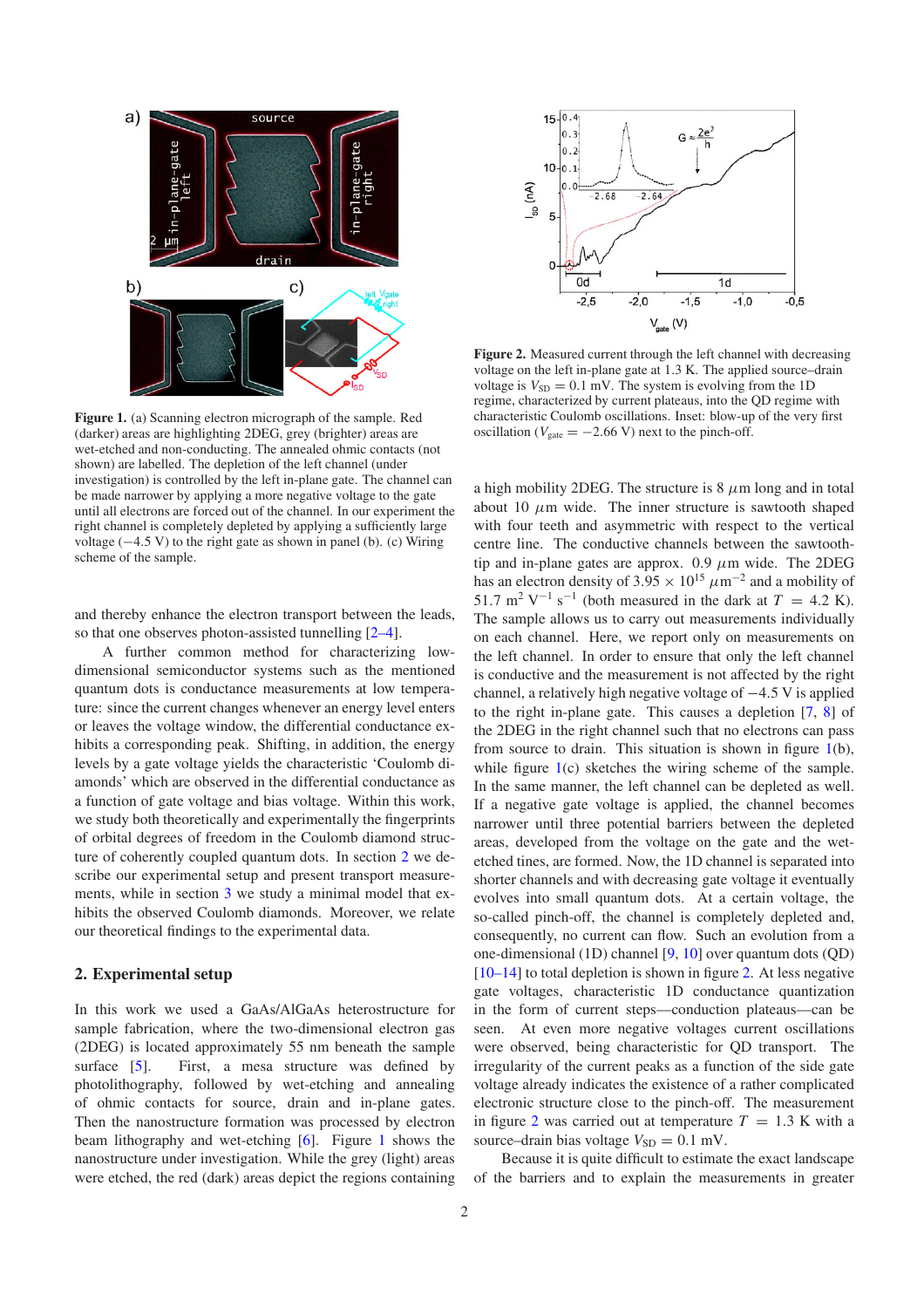<span id="page-2-1"></span>

**Figure 3.** False colour plot of the differential conductance  $dI/dV_{SD}$ as a function of source–drain bias and gate voltage. Bright corresponds to low conductance and blue to high conductance. The experimental data (a) described in section [2](#page-1-0) are compared to theoretical results for a double quantum dot with interacting (b) and non-interacting (c) electrons. The theoretical calculations are for dot–lead couplings  $\Gamma_{\rm L} = 0.2\Delta$ ,  $\Gamma_{\rm R} = 0.25\Delta$  and temperature  $T = 0.1\Delta/k_B$ .

detail if the channel consists of more than one QD, we focused on measurements very close to the pinch-off, where the first current oscillation appears. The first current peak is at  $V_{\text{gate}} =$ −2.66 V (see inset of figure [2\)](#page-1-2). This quantum dot system can be characterized by a set of current measurements for different source–drain voltages [\[15\]](#page-5-8). Figure [3](#page-2-1) shows the corresponding differential conductance  $dI/dV_{SD}$  which exhibit a characteristic Coulomb diamond structure [\[11–13,](#page-5-9) [15\]](#page-5-8). From the slopes of the transition from high to low conductivity shown in figure [4,](#page-2-2) one can extract the effective parameters which we use later in our theoretical description [\[15\]](#page-5-8): the capacities  $C_{\text{gate}} = (4 \pm 1) \times 10^{-18} \text{ F}, C_{\text{drain}} = (51 \pm 1)$ 15) × 10<sup>-18</sup> F and  $C_{\Sigma}$  = (103 ± 8) × 10<sup>-18</sup> F where  $C_{\text{gate}}$  is the capacity between the dot and the gate,  $C_{\text{drain}}$ the dot–drain capacity and  $C_{\Sigma}$  the total dot capacity. The single electron charging energy is  $E_C = 0.78 \pm 0.06$  meV and the energy spacing between two levels inside the dot is

<span id="page-2-2"></span>

**Figure 4.** Sketch of the system characteristics superimposed on the experimental data. From the slope of the dashed lines one can estimate the capacities of the dot; the dotted lines highlight the stripes of elevated conductivity. The symbols  $*,+$  and  $#$  mark parameter regions mentioned in the text. The total capacity of the system,  $C_{\Sigma}$ , can be estimated from the value of  $\Delta V_{SD}$  [\[15\]](#page-5-8).

 $\Delta E = 1.6 \pm 0.1$  meV. The relatively large uncertainties follow from the estimated uncertainty of reading the quantities from figure [3](#page-2-1) and from the calculated propagation of uncertainty. If one assumes a parabolic potential, the energy spacing lets us estimate the lateral dimension of  $(14 \pm 1) \times 10^{-15}$  m<sup>2</sup> of the dot and the diameter of  $(136 \pm 6)$  nm. However, because of the triangular shape from the lithographically defined sawtooth potential, it is unlikely that the dot is perfectly round and a irregular shape is assumed.

Figure [3\(](#page-2-1)a) shows the differential conductance  $dI/dV_{SD}$ . It exhibits some differences from 'regular' Coulomb diamonds. First, the diamond is slightly tilted to the left. This is an indication for asymmetric tunnelling barriers between the QD and the leads as seen in almost every Coulomb diamond measurement. Second, some additional structures in the diamond can be spotted. The most obvious one is the small area of high conductivity in the centre section where the tips of conductive areas almost merge (marked with ∗ in figure [4\)](#page-2-2). A further interesting feature is the narrow stripes of finite conductance alongside the main areas (marked with  $+$ ). These mentioned areas are also rather symmetric due to bias source– drain voltage and asymmetric along the gate voltage, i.e. they appear only for lower gate voltages whereas the transition from electron transport to Coulomb blockade for higher gate voltages is very sharp. The third area (marked with #) exhibits a high conductivity and is also symmetric in the source–drain voltage but not as a function of the gate voltage.

# <span id="page-2-0"></span>**3. Theoretical description**

For a master equation description of electron transport at very low bias voltages one needs to take particular care to avoid inconsistencies like the emergence of spurious non-vanishing transport in equilibrium situations. Such problems typically arise from the approximation in the interaction representation of the coupling operator [\[4,](#page-5-10) [16\]](#page-5-11). A detailed derivation of such a master equation approach has been presented in [\[17\]](#page-5-12), for example. Here, we will briefly review this approach.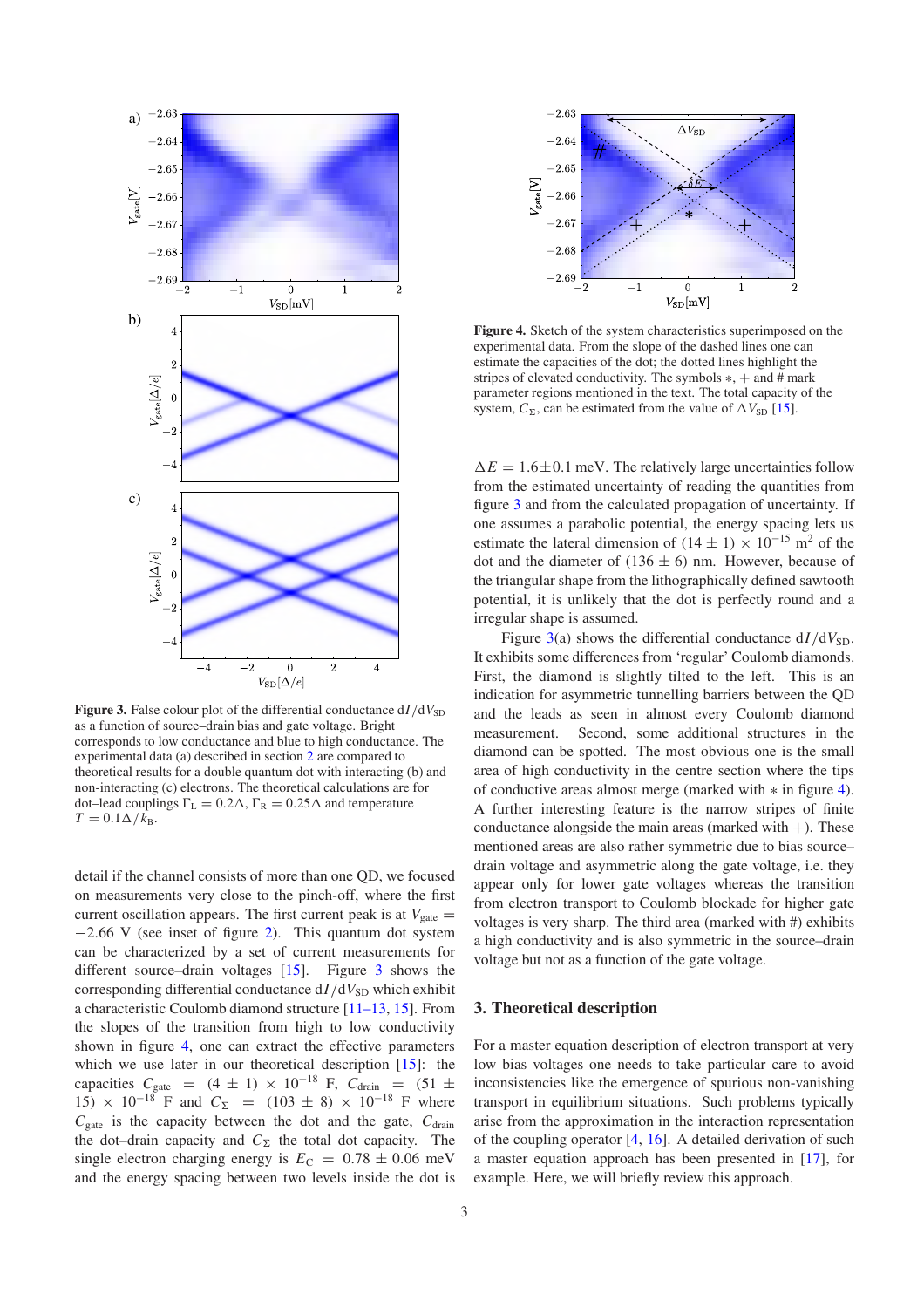<span id="page-3-0"></span>

**Figure 5.** Tight-binding model for a double QD coupled to two leads. An external bias voltage  $V = (\mu_R - \mu_L)/e$  is applied to the mesoscopic system.

#### <span id="page-3-4"></span>*3.1. Model*

The setup at hand for studying coherent quantum transport is shown in figure [5](#page-3-0) and the corresponding Hamiltonian reads

$$
H = H_{\text{dots}} + H_{\text{leads}} + H_{\text{dots-lead}}.\tag{1}
$$

The individual terms describe the QDs, the electron reservoirs of the leads and the coupling of the dots to the leads. The system itself is treated in a tight-binding approximation which we restrict in the following to two orbital degrees of freedom. Since we aim at exploring blocking effects, the corresponding wire Hamiltonian, incorporating the Coulomb repulsion in the limit of a large interaction strength *U*, assumes the form

$$
H_{\text{dots}} = \sum_{n} E_n c_n^{\dagger} c_n - \Delta \left( c_2^{\dagger} c_1 + c_1^{\dagger} c_2 \right) + \frac{U}{2} \mathcal{N} (\mathcal{N} - 1). \tag{2}
$$

The fermion operators  $c_n^{\dagger}$  ( $c_n$ ) create (annihilate) an electron in the orbital  $|n\rangle$ ,  $n = 1, 2$ , and  $E_n$  denotes the respective on-site energy. In the Coulomb interaction term,  $\mathcal{N} = \sum_{n} c_n^{\dagger} c_n$  is the operator counting the excess electrons on the dots. The interdot coupling is characterized by the hopping matrix element . The leads attached to the dots are modelled by ideal Fermi gases,

$$
H_{\text{leads}} = \sum_{\ell=L,R} \sum_{q} \epsilon_{q} c_{\ell q}^{\dagger} c_{\ell q}, \qquad (3)
$$

where  $c_{\ell q}^{\dagger}$  ( $c_{\ell q}$ ) creates (annihilates) an electron with energy  $\epsilon_q$  in lead  $\ell = L, R$ . As an initial condition, we employ the grand-canonical ensemble of the electrons in the leads at inverse temperature  $\beta = 1/k_B T$  and with electrochemical potentials  $\mu_{L/R}$ . Therefore, the lead electrons are described by the equilibrium Fermi function  $f_{\ell}(\epsilon_q) = \{1 + \exp[-\beta(\epsilon_q - \epsilon_q)]\}$  $\mu_{\ell}$ )]}<sup>-1</sup>. For the initial density matrix, we then have

$$
\rho_{\text{leads},\text{eq}} \propto \exp\left[-\beta (H_{\text{leads}} - \mu_{\text{L}} N_{\text{L}} - \mu_{\text{R}} N_{\text{R}})\right],\tag{4}
$$

<span id="page-3-1"></span>where  $N_{\ell} = \sum_{q} c_{\ell q}^{\dagger} c_{\ell q}$  denotes the electron number in the left and right lead, respectively. From this it follows that all expectation values of the lead operators can be traced back to the expression  $\langle c_{\ell'q'}^{\dagger} c_{\ell q} \rangle = \delta_{\ell \ell'} \delta_{qq'} f_{\ell}(\epsilon_q)$ . The two dots couple via the tunnelling matrix element  $V_{\ell q}$  to the state  $|\ell q\rangle$  in the respective lead. The Hamiltonian describing this interaction has the form

$$
H_{\text{dot}-\text{lead}} = \sum_{q} (V_{\text{L}q} c_{\text{L}q}^{\dagger} c_1 + V_{\text{R}q} c_{\text{R}q}^{\dagger} c_2) + \text{H.c.}
$$
 (5)

It will turn out that the influence of the tunnelling matrix elements is completely characterized by the spectral density  $\Gamma_{\ell}(\epsilon) = 2\pi \sum_{q} |V_{\ell q}|^2 \delta(\epsilon - \epsilon_q)$  which becomes a continuous function of  $\epsilon$  if the lead modes are dense. If all relevant lead states are located in the centre of the conduction band, the energy dependence of the spectral densities is not relevant and can be replaced by a constant,  $\Gamma_{L/R}(\epsilon) = \Gamma_{L/R}$ . This defines the so-called wide-band limit.

#### *3.2. Master equation approach*

<span id="page-3-2"></span>The computation of stationary currents can be achieved by deriving a master equation for the dynamics of the dot electrons. Thereby, the central idea is to consider the contact Hamiltonian [\(5\)](#page-3-1) as a perturbation. From the Liouville–von Neumann equation i $\hbar \dot{\rho} = [H, \rho]$  for the total density operator  $\rho$  one obtains by standard techniques [\[18\]](#page-5-13) the approximate equation of motion

$$
\dot{\rho}(t) = -\frac{i}{\hbar} [H_{\text{dots}}(t) + H_{\text{leads}}, \rho(t)]
$$

$$
-\frac{1}{\hbar^2} \int_0^\infty d\tau [H_{\text{dot}-\text{lead}}, [\widetilde{H}_{\text{dot}-\text{lead}}(-\tau), \rho(t)]]. \tag{6}
$$

<span id="page-3-3"></span>The tilde denotes operators in the interaction picture with respect to the central system and the lead Hamiltonian,  $\widetilde{X}(t) = U_0^{\dagger}(t) X U_0(t)$ , where  $U_0$  is the propagator without the coupling. The stationary current defined as the net (incoming minus outgoing) electrical current through contact  $\ell$  is given by minus the time-derivative of the electron number in that lead multiplied by the electron charge  $-e$ ,  $I_L(t) = e(d/dt)/N_e$ . From the master equation [\(6\)](#page-3-2) it follows that

$$
I_{\rm L}(t) = e \, \text{tr}[\dot{\rho}(t) N_{\rm L}]
$$
\n
$$
= -\frac{e}{\hbar^2} \int_0^\infty d\tau \langle [\widetilde{H}_{\text{dot}-\text{lead}}(-\tau), [H_{\text{dot}-\text{lead}}, N_{\rm L}]] \rangle. \tag{7}
$$

In the following, we specify the master equation  $(6)$  and the current formula [\(7\)](#page-3-3) for studying two limiting cases: the first limit  $U = 0$  describes non-interacting electrons. The second limit refers to strong Coulomb repulsion such that *U* is much larger than any other energy scale of the problem. Then, only the states with at most one excess electron on the wire are relevant.

*3.2.1. Non-interacting electrons.* In general, the relation between the states  $|\phi_{\alpha}\rangle$  and the many-particle Hamiltonian [\(1\)](#page-3-4) is established via the Slater determinant. Alternatively, one can resort to Green's functions. In the present case, knowledge of the Green's function at time  $t = 0$  is already sufficient. Apart from a prefactor, it is given by the expectation value  $P_{\alpha\beta} = \langle c_{\beta}^{\dagger} c_{\alpha} \rangle$  for which one obtains from equation [\(7\)](#page-3-3) for the stationary current the expression

$$
I_0 = \frac{e\Gamma_{\ell}}{\hbar} \sum_{\alpha} \Big[ \sum_{\beta} \langle \phi_{\beta} | n_{\ell} \rangle \langle n_{\ell} | \phi_{\alpha} \rangle P_{\alpha\beta} - |\langle n_{\ell} | \phi_{\alpha} \rangle|^2 f_{\ell}(\epsilon_{\alpha}) \Big], \tag{8}
$$

where the index 0 refers to  $U = 0$ . It can be shown that the current is independent of the index  $\ell$ , i.e. independent of the contact at which it is evaluated. This reflects for a twoprobe setting the validity of the continuity equation. For the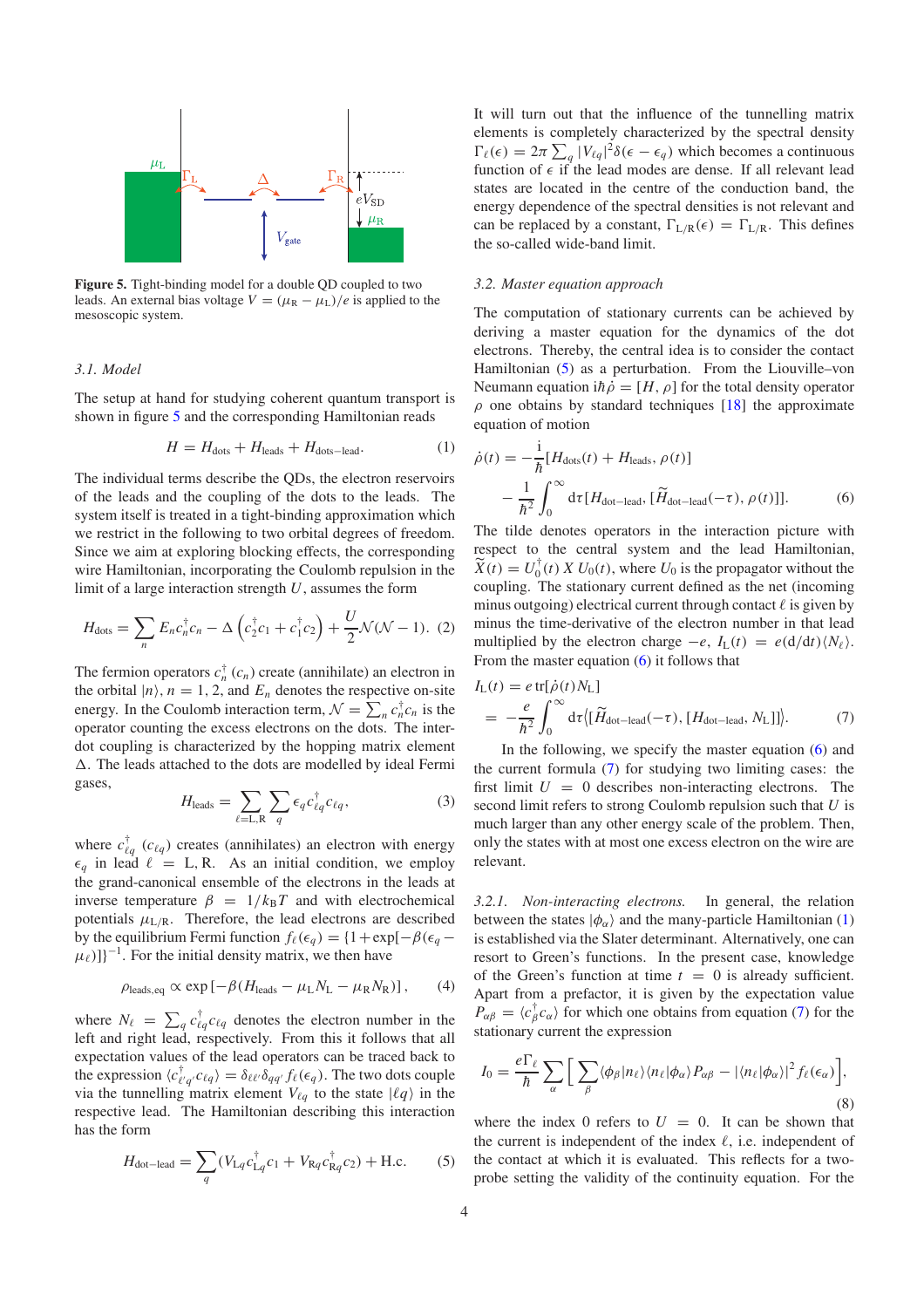steady state expectation values  $P_{\alpha\beta}$ , we obtain from the master equation  $(6)$  the condition

$$
i(\epsilon_{\alpha} - \epsilon_{\beta})P_{\alpha\beta} = \sum_{\ell=L,R} \frac{\Gamma_{\ell}}{2} \Big\{ \langle \phi_{\alpha} | n_{\ell} \rangle \langle n_{\ell} | \phi_{\beta} \rangle \Big[ f_{\ell}(\epsilon_{\alpha}) + f_{\ell}(\epsilon_{\beta}) \Big] - \sum_{\alpha'} \langle \phi_{\alpha} | n_{\ell} \rangle \langle n_{\ell} | \phi_{\alpha'} \rangle P_{\alpha'\beta} - \sum_{\beta'} \langle \phi_{\beta'} | n_{\ell} \rangle \langle n_{\ell} | \phi_{\beta} \rangle P_{\alpha\beta'} \Big\}.
$$
\n(9)

In a non-equilibrium situation, the solution of this set of equations generally possesses non-vanishing off-diagonal elements, which in some cases turn out to be crucial.

*3.2.2. Strong Coulomb repulsion.* In the limit of strong Coulomb repulsion, *U* is assumed to be so large that at most one excess electron resides on the system. Thus, the available Hilbert space is restricted to the states  $\{|0\rangle, c_{\alpha}^{\dagger}|0\rangle\}_{\alpha=1,2}$ , such that the density operator can be written as

$$
\rho = |0\rangle \rho_{00} \langle 0| + \sum_{\alpha} \left( c_{\alpha}^{\dagger} |0\rangle \rho_{\alpha 0} \langle 0| + |0\rangle \rho_{0\alpha} \langle 0|c_{\alpha} \right) + \sum_{\alpha \beta} c_{\alpha}^{\dagger} |0\rangle \rho_{\alpha \beta} \langle 0|c_{\beta}.
$$
\n(10)

while the current expectation value [\(7\)](#page-3-3) becomes

$$
I_{\infty} = e \Gamma_{\ell} \sum_{\alpha} \left[ \sum_{\beta} \langle \phi_{\beta} | n_{\ell} \rangle \langle n_{\ell} | \phi_{\alpha} \rangle \bar{f}_{\ell}(\epsilon_{\alpha}) \rho_{\alpha\beta} \right] - \left[ \langle \phi_{\alpha} | n_{\ell} \rangle \right]^{2} f_{\ell}(\epsilon_{\alpha}) \rho_{00} \right], \tag{11}
$$

where  $\bar{f} = 1 - f$ . The decomposition of the master equation [\(6\)](#page-3-2) into the single-particle states  $c_{\alpha}^{\dagger} |0\rangle$  provides for the stationary state the set of equations

$$
i(\epsilon_{\alpha} - \epsilon_{\beta})\rho_{\alpha\beta} = \sum_{\ell=L,R} \frac{\Gamma_{\ell}}{2} \Big\{ \langle \phi_{\alpha} | n_{\ell} \rangle \langle n_{\ell} | \phi_{\beta} \rangle \Big( f_{\ell}(\epsilon_{\alpha}) + f_{\ell}(\epsilon_{\beta}) \Big) \rho_{00} - \sum_{\alpha'} \langle \phi_{\alpha} | n_{\ell} \rangle \langle n_{\ell} | \phi_{\alpha'} \rangle \bar{f}_{\ell}(\epsilon_{\alpha'}) \rho_{\alpha'\beta} - \sum_{\beta'} \langle \phi_{\beta'} | n_{\ell} \rangle \langle n_{\ell} | \phi_{\beta} \rangle \bar{f}_{\ell}(\epsilon_{\beta'}) \rho_{\alpha\beta'} \Big\}. \tag{12}
$$

In order to fully determine the density operator, we need in addition an expression for  $\rho_{00}$  which can also be derived from the master equation. A more convenient alternative is provided by the normalization condition tr  $\rho = \rho_{00} + \sum_{\alpha} \rho_{\alpha \alpha} = 1$ . For the sake of completeness, we remark that it follows from the master equation [\(6\)](#page-3-2) that  $\rho_{\alpha 0} = \rho_{0\alpha} = 0$  in the stationary state.

#### *3.3. Comparison with experimental data*

Before establishing a quantitative relation between our model and the experimental results, we discuss the transport properties of the double-dot model qualitatively. Thereby we reveal that both Coulomb repulsion and an orbital degree of freedom play a role in the behaviour of a fixed, not too small source–drain voltage while the gate voltage is changed. For very large negative values of  $V_{\text{gate}}$ , the eigenstates of the double dot lie well above the chemical potential of both leads, and thus outside the voltage window. This means that lead states being in resonance with the dot states remain unoccupied, such that electron transport can only occur via co-tunnelling processes. Thus, the current will be rather small. When  $V_{\text{gate}}$  becomes

<span id="page-4-0"></span>

**Figure 6.** Sketch of the transport through eigen energy levels for different gate voltages. The arrows indicate the possible tunnel events for electrons into and out of the system. In panel (a),  $V_{\text{gate}}$  is so large that only one level lies within the voltage window, while the other one lies well above and is never occupied. Consequently, transport is interaction independent. If one level lies below both chemical potentials (b), it will be occupied in the steady state and, thus, strong Coulomb repulsion inhibits the electron transport.

larger such that the lower dot level lies within the voltage window (see figure  $6(a)$  $6(a)$ ), resonant transport becomes possible, yielding a noticeable current. Increasing the voltage further, such that the second level also enters the voltage window, opens a second path for non-interacting electrons through the dots. In the case of strong Coulomb repulsion, however, double occupation of the dot is impossible and, thus, the second orbital cannot fully contribute to the transport. Accordingly, the increase of the current is smaller.

The most significant difference between the two cases is found when only the upper level lies within the voltage window while the lower level is below both chemical potentials, as sketched in figure  $6(b)$  $6(b)$ . Then the stationary state is characterized by an occupied lower level. Whether or not a further electron can enter and cause a non-vanishing current now depends on the strength of the Coulomb repulsion—for strong repulsion, transport is Coulomb blocked. Consequently, for the two limits under investigation, we obtain a current only in one of non-interacting electrons. This is visible as an even qualitative difference in the Coulomb diamond structure of figure [3:](#page-2-1) the scenario for non-interacting electrons complies with particle–hole symmetry. This has the consequence that the corresponding Coulomb diamond (figure  $3(c)$  $3(c)$ ) is invariant under changing the sign of both the source–drain voltage and the gate voltage. For strong Coulomb repulsion, in contrast, the symmetry concerning the sign of  $V_{gate}$  is no longer present (see figure [3\(](#page-2-1)b)). In particular for  $V_{SD} \approx 0$ , the experimental data exhibit only one spot with high conductance, which is in clear contrast to the theoretical result for the non-interacting case shown in figure  $3(c)$  $3(c)$ .